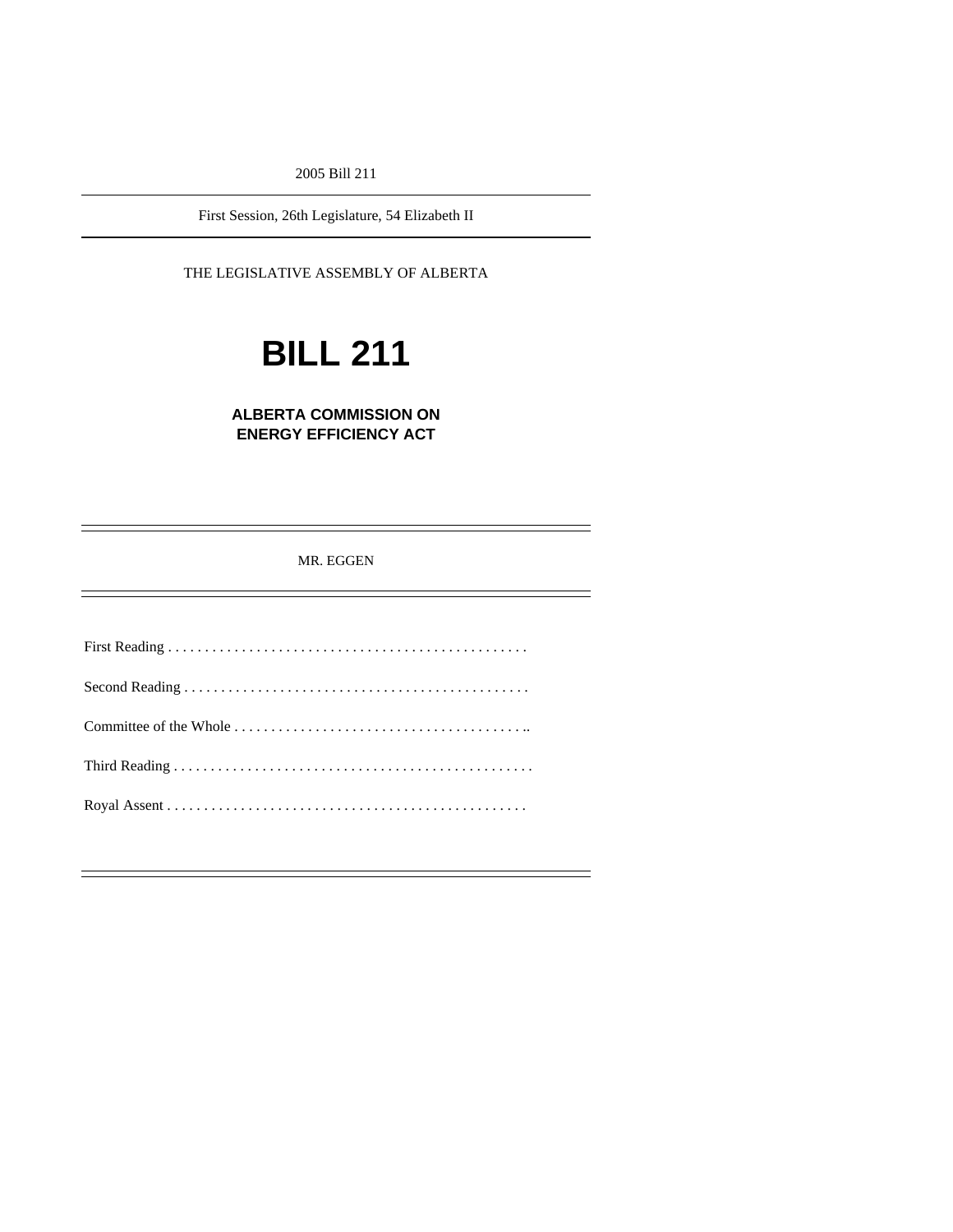*Bill 211 Mr. Eggen* 

## **BILL 211**

2005

#### **ALBERTA COMMISSION ON ENERGY EFFICIENCY ACT**

*(Assented to , 2005)* 

HER MAJESTY, by and with the advice and consent of the Legislative Assembly of Alberta, enacts as follows:

#### **Definitions**

- **1** In this Act,
	- (a) "AEEA" means the Alberta Energy Efficiency Agency;
	- (b) "Commission" means the Commission to establish the Alberta Energy Efficiency Agency appointed under section 2;
	- (c) "Minister" means the Minister determined under section 16 of the *Government Organization Act* as the Minister responsible for this Act.

#### **Commission**

**2(1)** The Commission to establish the Alberta Energy Efficiency Agency is hereby established.

**(2)** Within 3 months of the day this Act comes into force, the Lieutenant Governor in Council must appoint 5 people to serve on the Commission.

**(3)** The people appointed to the Commission must consist of

 (a) two persons representing the engineering, architecture or design professions, each with a background in environmental design and energy efficiency, one having expertise in

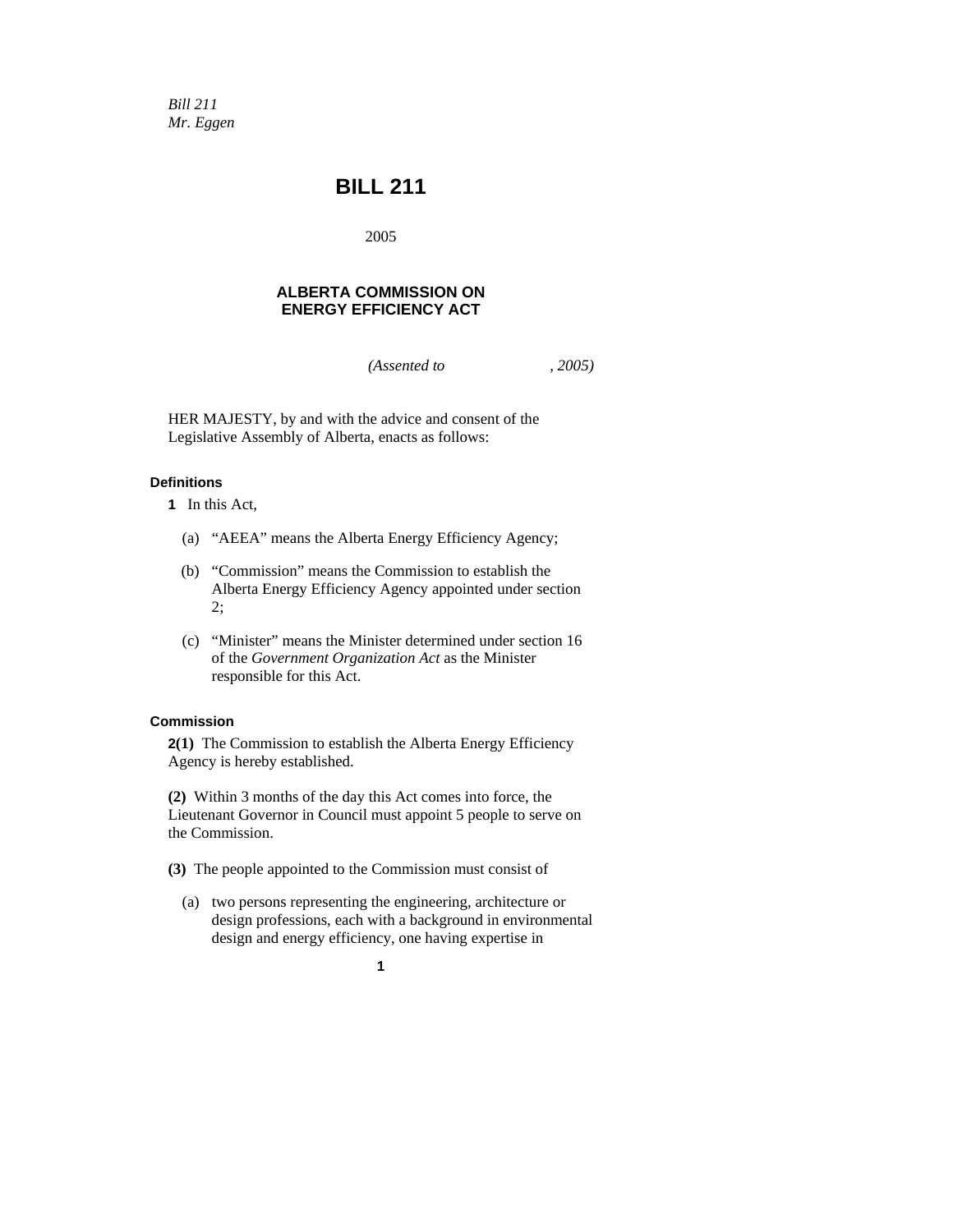residential buildings and the other having expertise in commercial buildings,

- (b) one person with qualifications and training in environmental economics and policy,
- (c) one person nominated by a research-based environmental advocacy organization, and
- (d) one person nominated by an accredited university in Alberta with an academic background in environmental economic policy.

**(4)** The members of the Commission must, at the first meeting of the Commission in each year, elect from among their members a chair and one or more vice-chairs.

#### **Function**

**3(1)** The function of the Commission is to investigate and report on how the Alberta Energy Efficiency Agency should be established and how the objectives in subsection (2) can be accomplished.

**(2)** The role of the AEEA will be to

- (a) establish an interest-free loan program to retrofit residences, farms, businesses and municipal buildings to improve energy efficiency;
- (b) set eligibility criteria and repayment terms for the loan program including
	- (i) maximum loan eligibility,
	- (ii) guidelines for determining energy savings that must be factored into the terms of loan repayment,
	- (iii) mandatory energy audits by an accredited agency,
	- (iv) repayment through the AEEA or any utility provider.

**(3)** The Commission must hold public hearings throughout Alberta prior to issuing its report.

**(4)** In performing its functions, the Commission may use any means of electronic communication to communicate with the public.